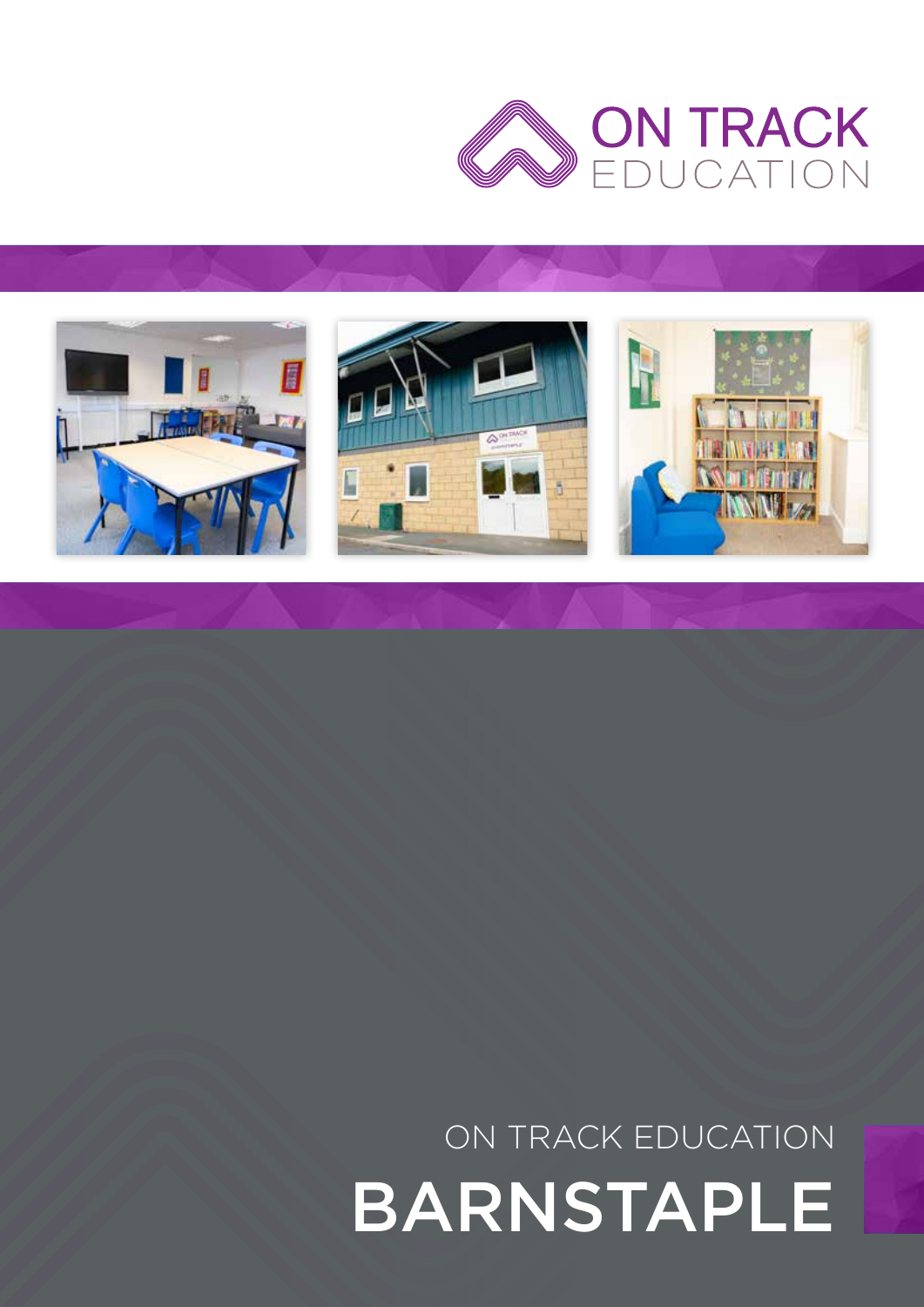

# WHO WE ARE

On Track Education Services operates DfE registered independent special schools providing education and support services for pupils with special educational needs.

#### **WHAT WE AIM FOR**

We aim to restore young people's self-confidence, self-esteem, self-control and self-motivation through a flexible, personalised, needs-led programme with unconditional care, nurture and support. Every day at On Track is a fresh start. We give pupils access to a wide range of academic, vocational, outdoor and physical learning experiences to sustain their interests and re-engage them in education.

### **SAFEGUARDING**

Safeguarding is at the heart of everything we do. We are totally committed to safeguarding young people and foster a culture of safety within our school. We have a highly-trained staff team who understand the safeguarding risks that our young people face. We are aware that some young people make choices that put them at risk, and we work proactively with our pupils, their families and other agencies to help them avoid putting themselves into unsafe situations. Details of the safeguarding team can be found in our Safeguarding and Child Protection Policy. Our school policies and systems are robust and we continuously review every element of our services.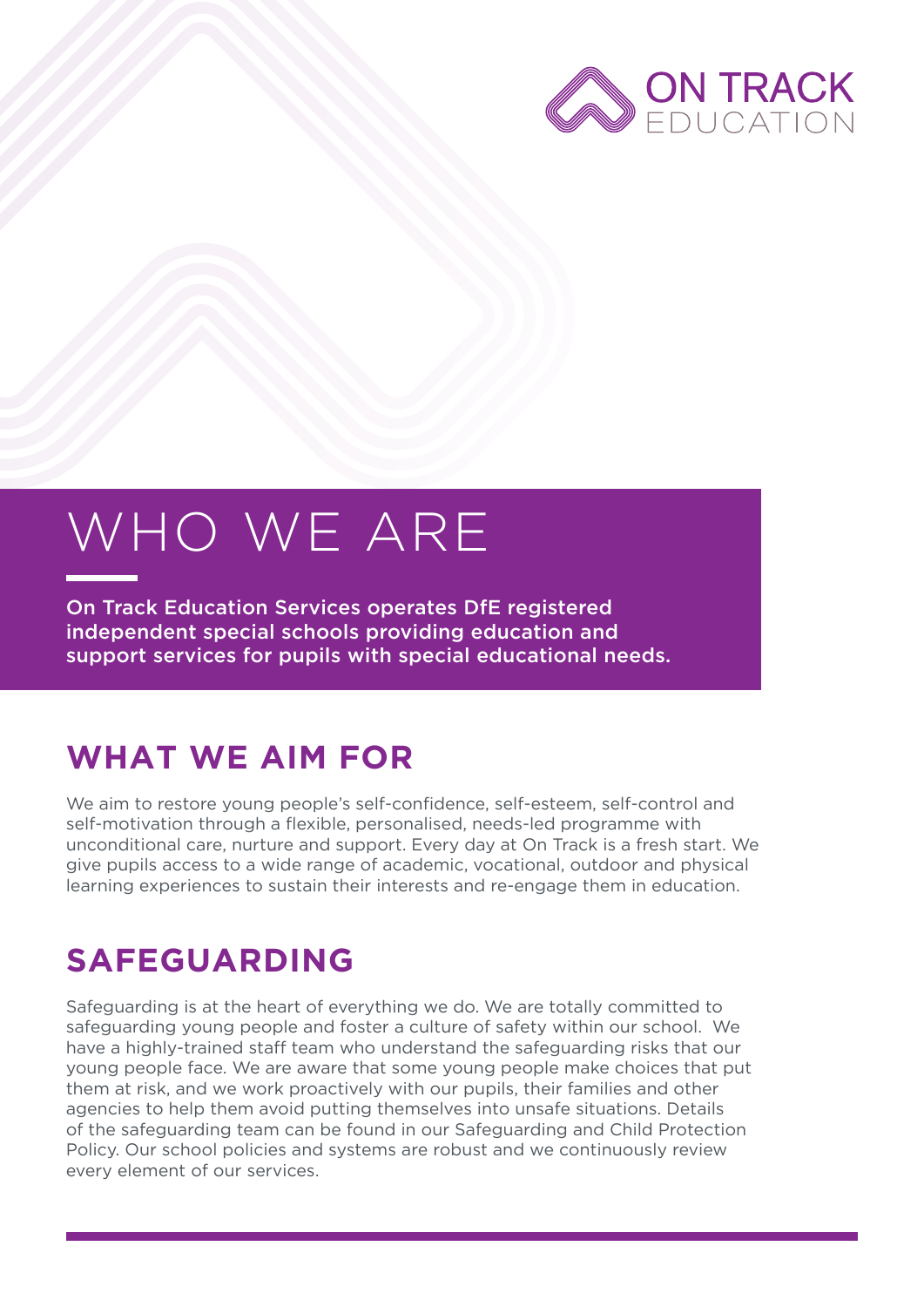



**EDUCATION** 

**AND SUPPORT**

### **OUR SCHOOL**

We offer pupils of all abilities and aged 11 - 19 a range of educational programmes at our school. Pupils can be full or part time, working in small groups or one-to-one. Pupils at our school often have diagnosed or undiagnosed Special Educational Needs and associated barriers to learning, including SEMH, ADHD, Autism and Aspergers. Some pupils prefer smaller learning environments, some have been excluded from other schools and some have emotional barriers to accessing mainstream education.

#### **THRIVE**

The Thrive approach supports the emotional and social development of our pupils and we have licensed practitioners at the school. Our pupils are assessed to allow us to understand their readiness and ability to engage in learning. This forms the basis of a personalised learning programme for each pupil. Our pupils' emotional progress, and their emotional development as learners, are tracked termly so our work can be as tightly focused as possible.

# **ADMISSIONS**

Pupils are referred to the school by the local authority, other agencies such as social care, and sometimes by other schools. If a pupil has an EHCP then parents can request a place at this school and a pupil can join the school at any time of the year. Once a pupil is referred to the school, they are invited to visit and look around before they accept a place.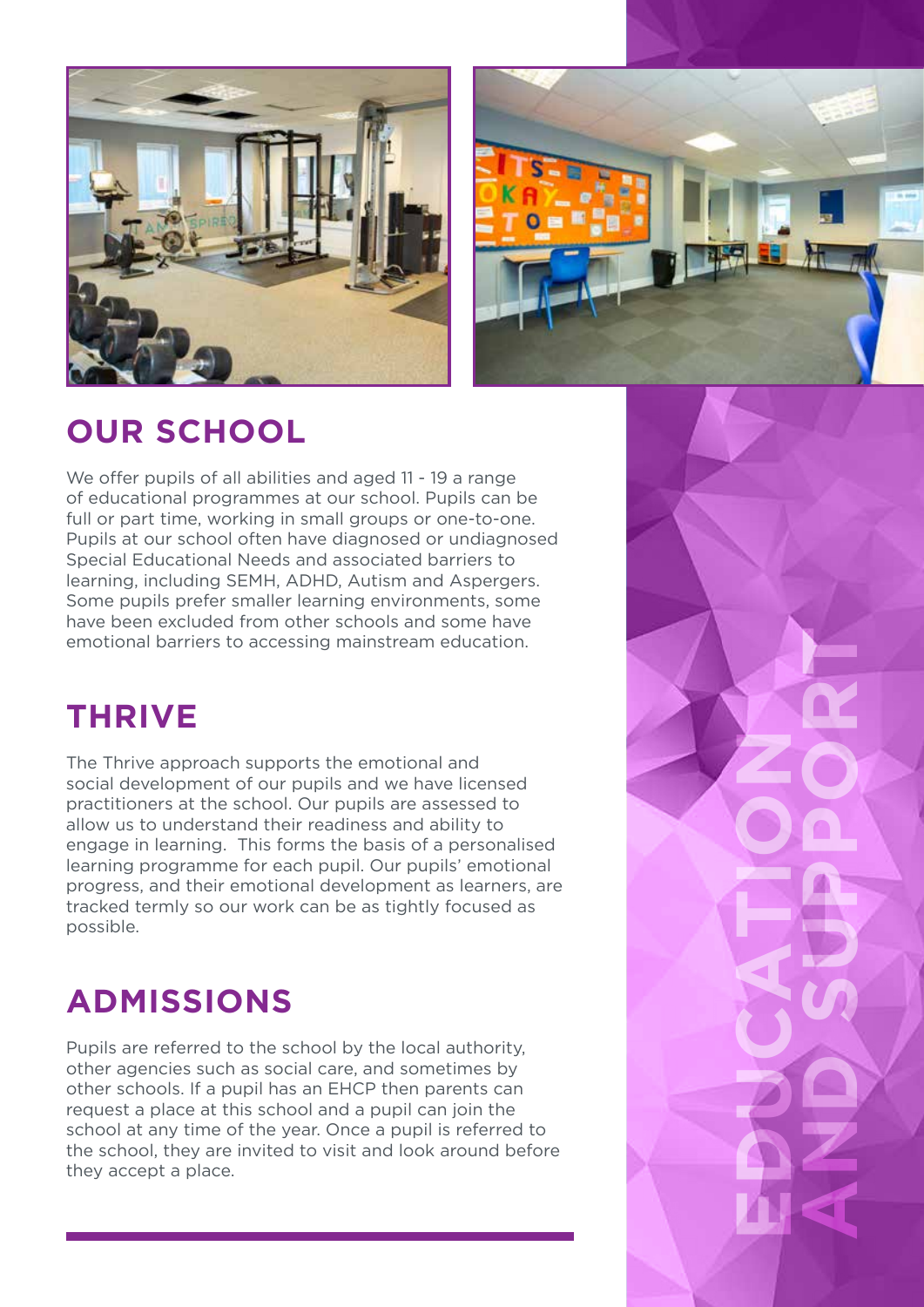#### **ATTENDANCE**

We encourage and reward our pupils for attending school. Full time pupils attend the school for 25 hours each week during term time. Pupils are expected to attend school unless absence is authorised, and we work closely with parents and carers to support pupils to increase their attendance where needed. Parents or Carers must inform the school if their pupil is unable to attend that day and this should be done as early as possible with an acceptable reason for the absence.

#### **TEACHING AND SUPPORT STAFF**

The school recruits experienced and well qualified teachers, tutors and support staff with the necessary qualities and skills to work well with our young people. Staff are only recruited in line with the Department of Education's Keeping Children Safe in Education 2021 therefore all staff are DBS (enhanced) checked and fully vetted. The number of staff employed at the school and a summary of their qualifications and experience may be requested by parents, and other interested parties, from the Head Teacher. Pupils have a member of school staff as a key worker who will get to know the pupil's key adults and circumstances so we are able to work in partnership with home to deliver the best outcomes.



**LEARNING**

**PERSONALISED** 

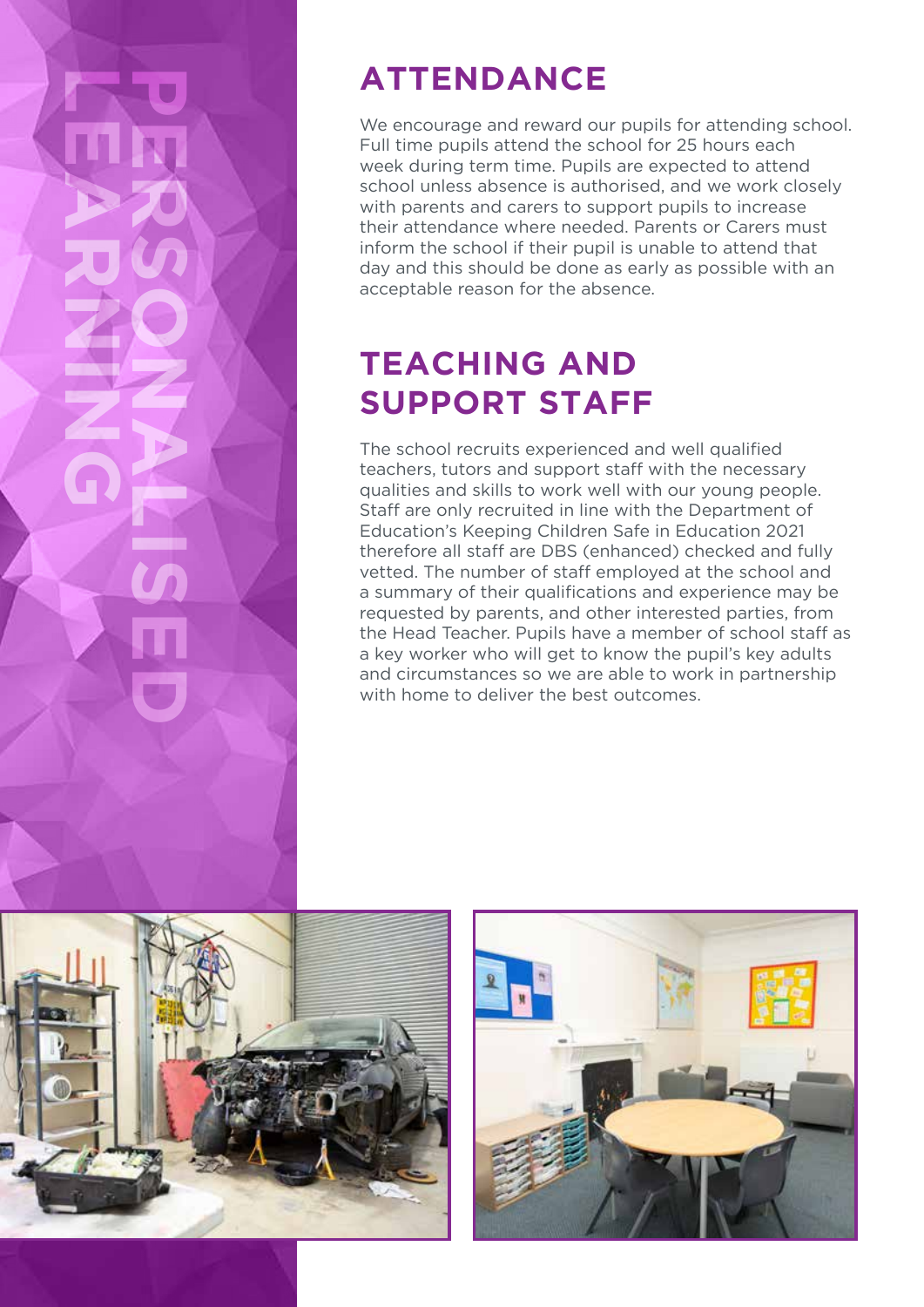





#### **LEARNING ENVIRONMENT**

Our school has a variety of well equipped and resourced areas in which to engage in different activities, subjects and learn new skills in small groups or one-to-one. There are Thrive areas to which pupils can go to chill out and calm down if they want to. We use other locations to enhance the learning experience and to support our pupils to develop real-life skills. Our facilities include well-resourced classrooms, sporting facilities, play areas and workshops. Pupils are transported between activities and sites in school vehicles, and sometimes in staff members' cars if parents have given permission.

#### **INITIAL ASSESSMENT AND PERSONAL LEARNING**

Pupils are assessed on entry to the school so that we know how to plan a personalised learning programme which will ensure that they can best learn, enjoy and achieve. Pupils are assessed in reading, spelling, numeracy, any gaps are identified, and a personal learning plan is devised. Personal learning plans, and the pupil's progress towards their targets, are reviewed every term.

# **THE CURRICULUM**

This school's curriculum is varied and diverse in order to offer all our pupils the opportunity to gain the skills and knowledge they need to succeed in life. Pupils can study almost any subject they choose, but all pupils will be able to study the core subjects including English, Maths, Science, IT, PSHE, Art, PE and Humanities. Our older pupils can work towards GCSE qualifications in most subjects, Entry Level qualifications, Functional Skills qualifications, Level 1 and Level 2 qualifications and BTEC qualifications. The school's previous exam results are available on request from the Head Teacher or the school office.

# **KEEPING TRACK**

Each pupil's progress is monitored in a daily chronology so that our school staff can share information to support individual needs as they arise. Over the school year, academic, emotional and behavioural progress are all 'tracked' and this information is used to inform regular reports to parents, carers and other involved professionals.

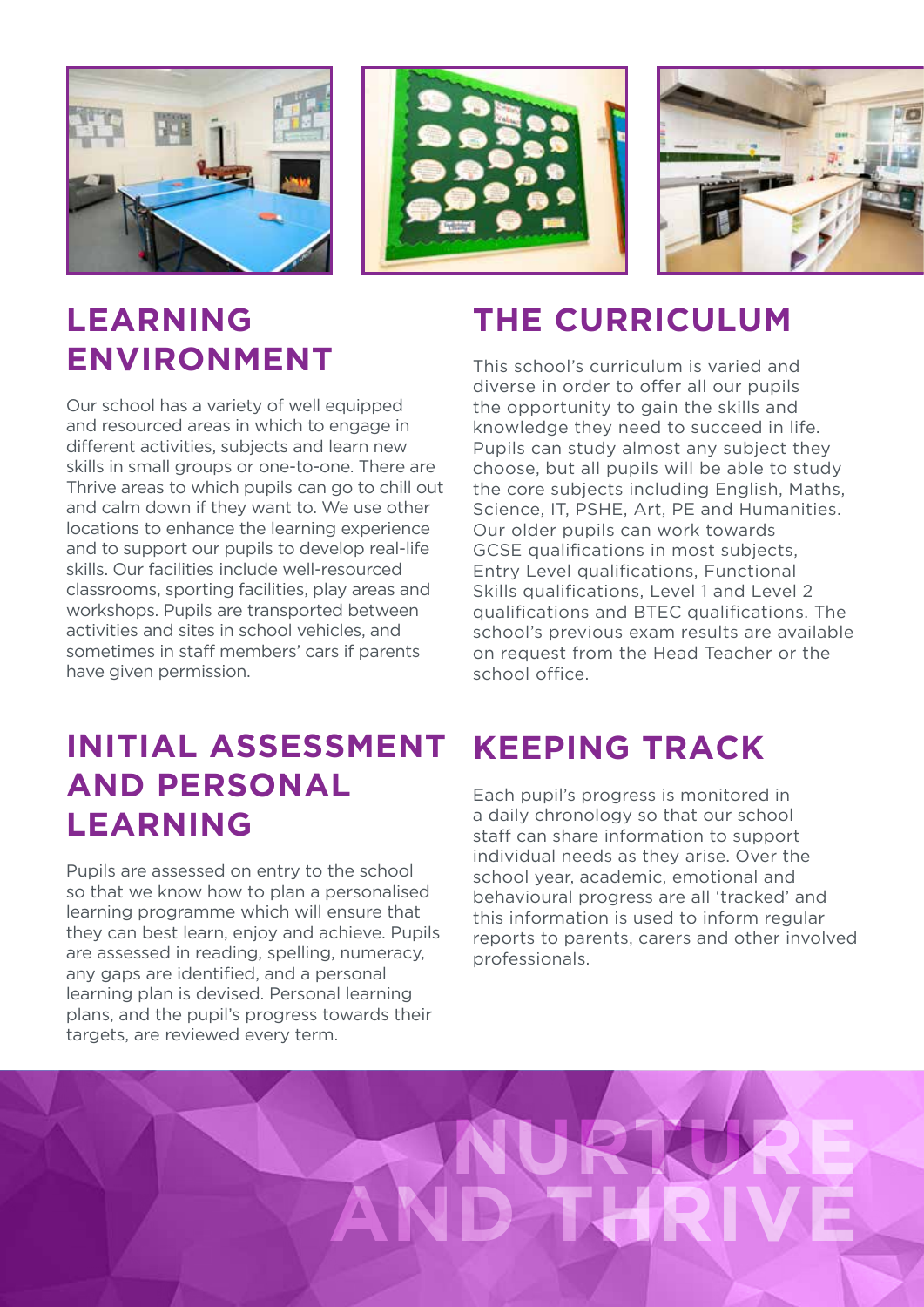#### **BEHAVIOUR AND SUPPORT**

We provide a positive approach to behaviour management which supports our pupils to develop the skills they need to manage their own behaviour. At all times, we have regard to the special educational needs of our pupils and the impact of these on their behaviour.

We manage behaviour in a way which recognises and celebrate pupils' behavioural improvements and achievements. We provide pupils with a sense of success and positive achievement which will support them in feeling more able to make positive choices and confidently manage their own behaviour. We always strive to meet the emotional and educational needs of pupils.

Our school staff build positive professional relationships with all pupils, model calm and professional behaviour and treat pupils with tolerance and respect.

Each pupil has a Behavioural Risk Assessment and Behaviour Support

Plan in place to identify their positive characteristics, strengths, interests and to identify how best to manage their individual behaviour. Strategies are proactive; deescalation, early and active interventions are identified and plans are reviewed regularly, in light of incidents of difficult behaviour and of successes.

Our staff apply a level of flexibility in accordance with the needs of the pupil, and their own dynamic with the pupil, on any given day. We recognise that a reduction in the frequency or intensity of poor behaviour is improvement and progress for an individual pupil.

Rewards are used as springboards towards our pupil improving and taking responsibility for their behaviour and ultimately towards them being able to regulate their behaviour. As such, rewards systems, schemes and the reward itself are personalised and reviewed regularly. This school prioritises rewarding positive behaviour as opposed to sanctioning poor behaviour. Consequences for poor or inappropriate behaviour will be personalised for each student.



**EMAL** 

**OCIAL** 

**EVELOPMENT** 

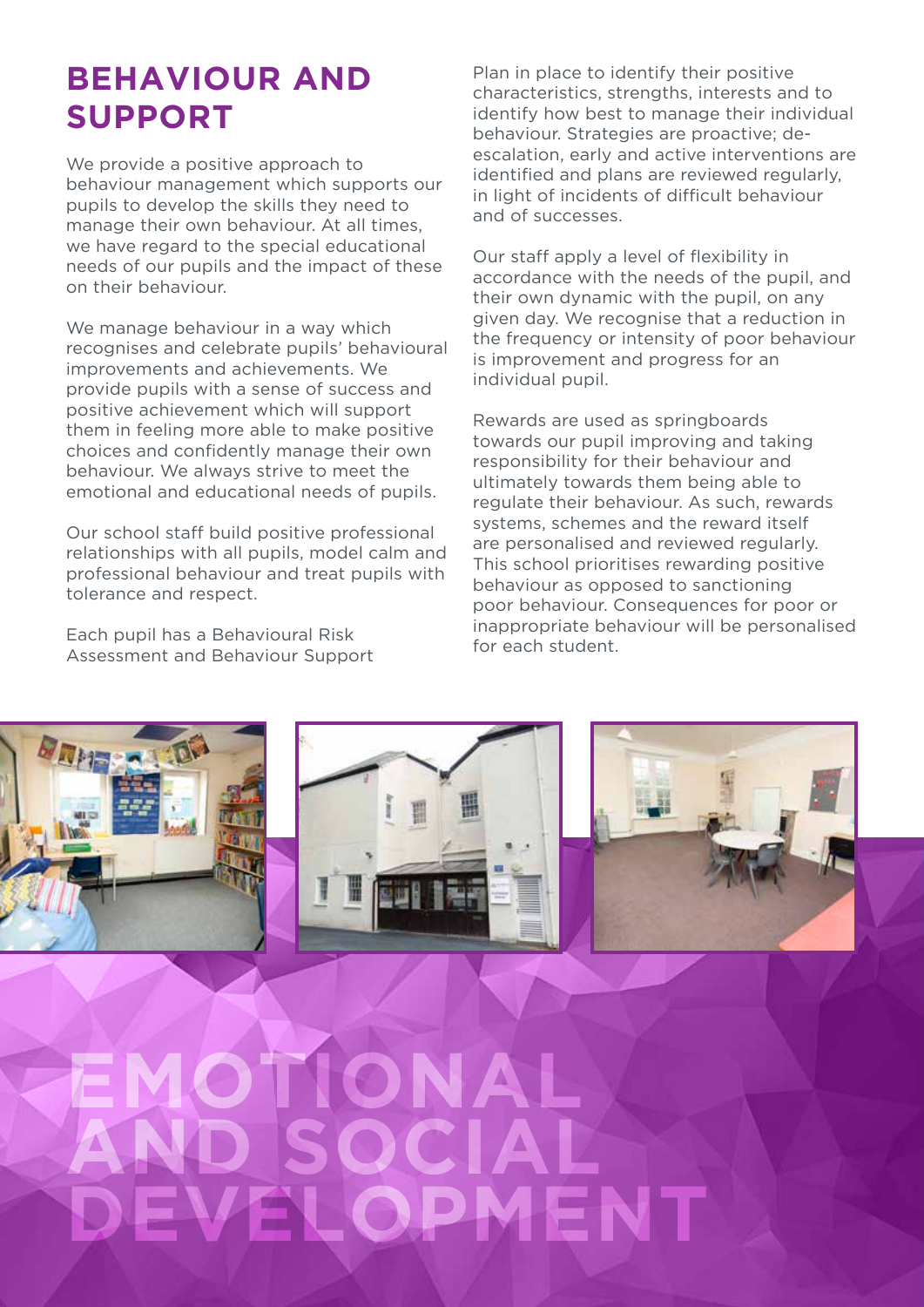# **EQUALITY**

This school is actively committed to the promotion of genuine equality for all and this policy sets out our commitment to promote equality of opportunity for everyone, without prejudice or discrimination.

On Track actively promotes and develops pupils' positive attitudes to the diverse society in which we all live and the curriculum enables staff and pupils together to discuss issues relating to equality, whilst also aiming to develop equal opportunities throughout the On Track community.

# **COMPLAINTS**

The school intends to resolve complaints informally where possible, at the earliest possible stage.

There may be occasions when complainants would like to raise their concerns formally and our Complaints Policy outlines the procedure relating to handling such complaints. When responding to complaints, we will aim to:

- Be impartial and non-adversarial
- Facilitate a full and fair investigation by an independent person or panel, where necessary
- Address all the points at issue and provide an effective and prompt response
- Respect complainants' desire for confidentiality
- Treat complainants with respect
- Keep complainants informed of the progress of the complaints process
- Consider how the complaint can feed into school improvement evaluation processes

We try to resolve concerns or complaints by informal means wherever possible. Where this is not possible, formal procedures will be followed.

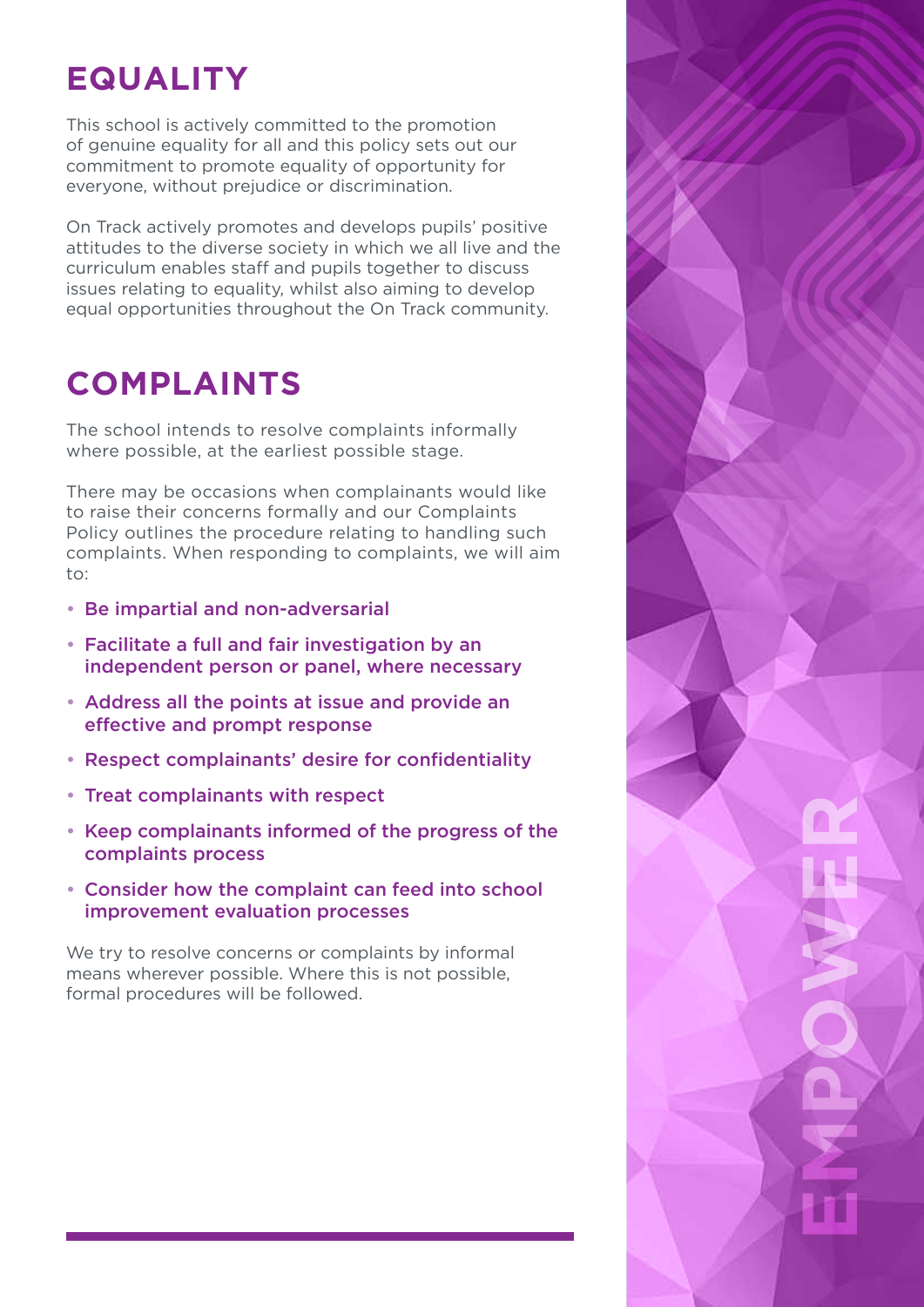

#### **ON TRACK POLICIES**

- **Accessibility Policy**
- **Admissions Policy**
- **Anti-bullying Policy**
- **Attendance Policy**
- Bad Weather & Closures Policy
- **Behaviour Management Policy**
- Careers Education & Guidance Policy
- **Children Missing Education**
- Complaints Policy
- **Confidentiality Policy**
- Curriculum Policy
- Data Protection and GDPR Policy
- Dealing with Allegations of Abuse Against Staff
- **Driving Policy**
- Drug and Substance Misuse Policy
- **e-Safety Policy including AUP**
- **Education for Looked After Children & Previous** LAC Policy
- Education, Support & Reintegration of Pregnant Pupils & Young Parents Policy
- **Educational Visits Policy**
- **Environmental Sustainability Policy**
- **English as an Additional Language Policy**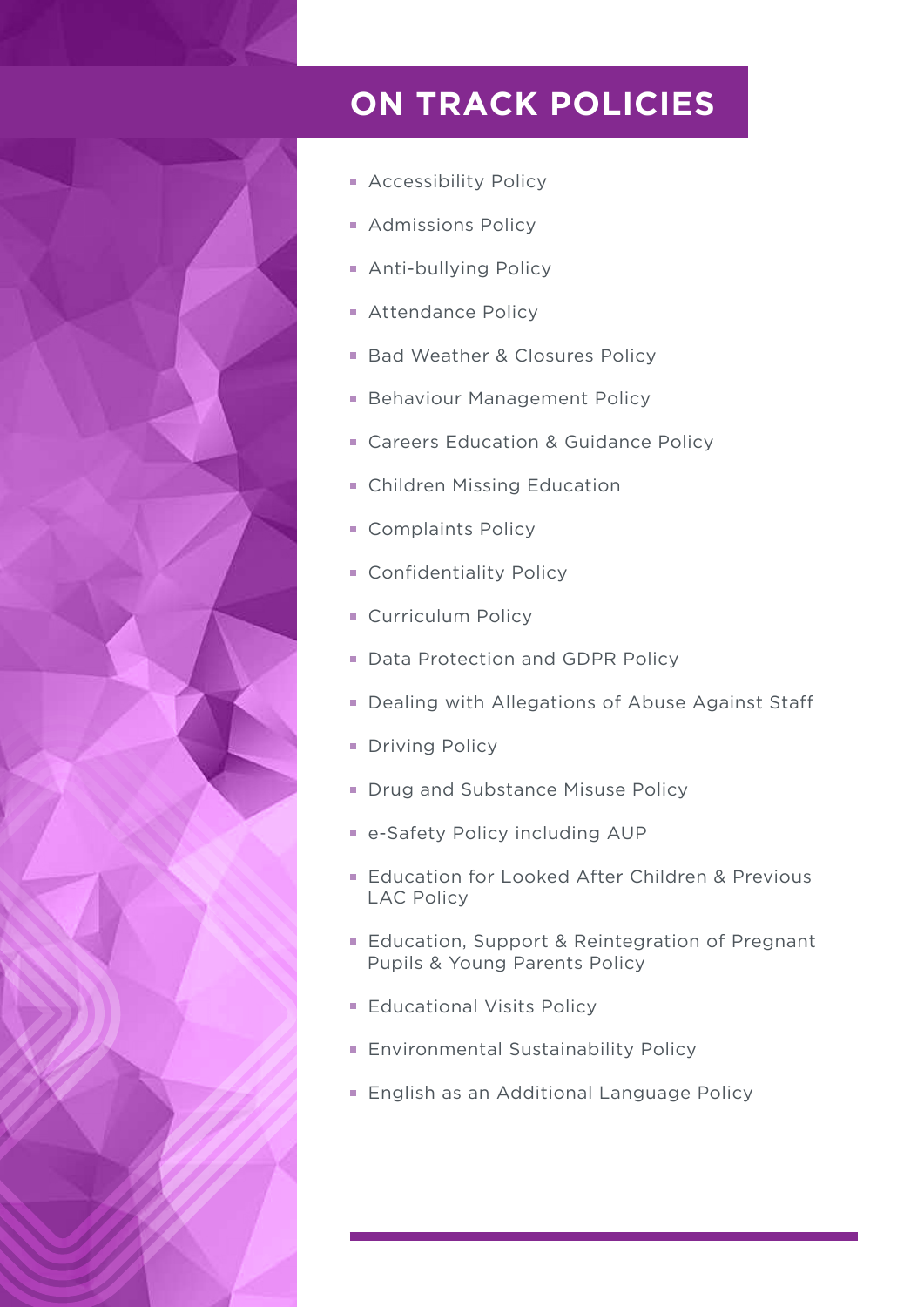- **Equality & Diversity Policy**
- **Exams Policy**
- **Exclusion Policy**
- Fire Safety Policy
- **First Aid Policy**
- **Health & Safety Policy**
- **Information Recording, Reporting &** Retention Policy
- **Lone Working Policy**
- **PSHE Policy**
- **Pupil Complaints Policy**
- **Pupil Voice Policy**
- **Quality Assurance Policy**
- Relationship and Sex Education Policy
- Risk Management Policy
- Safeguarding and Child Protection Policy
- **Spiritual, Moral, Social and Cultural Policy**
- **Staff Code of Conduct Policy**
- **Staff Development Policy**
- **Staff Disciplinary Policy**
- **Staff Recognition and Reward Policy**
- **Staff Recruitment Policy**
- **Supporting Pupils with Medical Conditions Policy**
- Whistleblowing Policy
- **Work Experience Policy**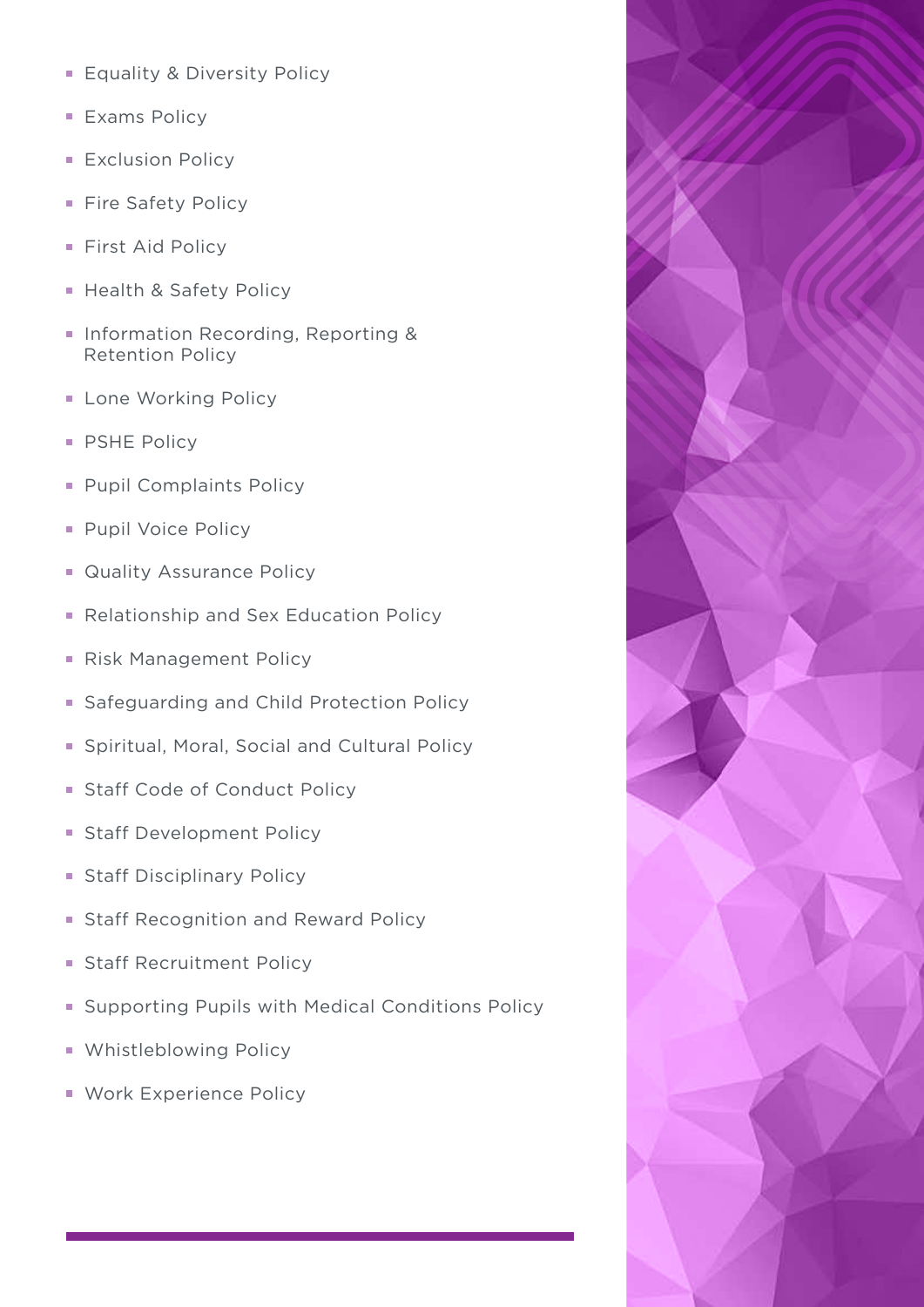

# **NOTES**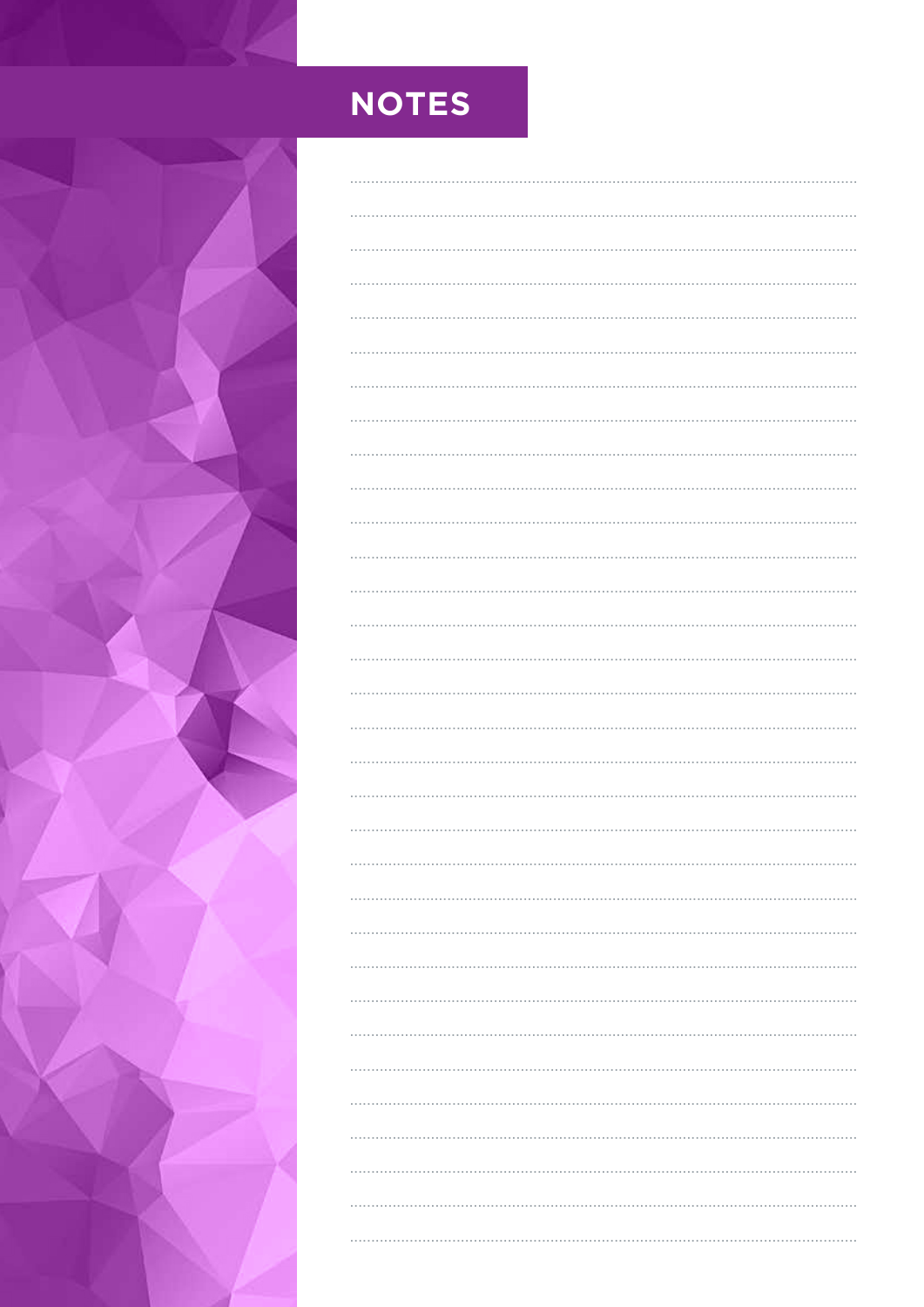#### CONTACT DETAILS:

On Track Education Narita House Fishleigh Rd Roundswell Business Park Barnstaple Devon EX31 3UD

Telephone: 01271 372269

Acting Head Teacher: Maria Roberts mroberts@ontrackeducation.com

Proprietor: On Track Education Services Ltd. Bedford i-Lab Stannard Way Priory Business Park Bedford MK44 3RZ

> Jane Cox janecox@ontrackeducation.com

Penny Harris pennyharris@ontrackeducation.com

www.ontrackeducation.com

On Track Education, Barnstaple DfE: 878/6071



On Track Education Services Limited Company No: 5363653 Not for Profit Company Limited by Guarantee